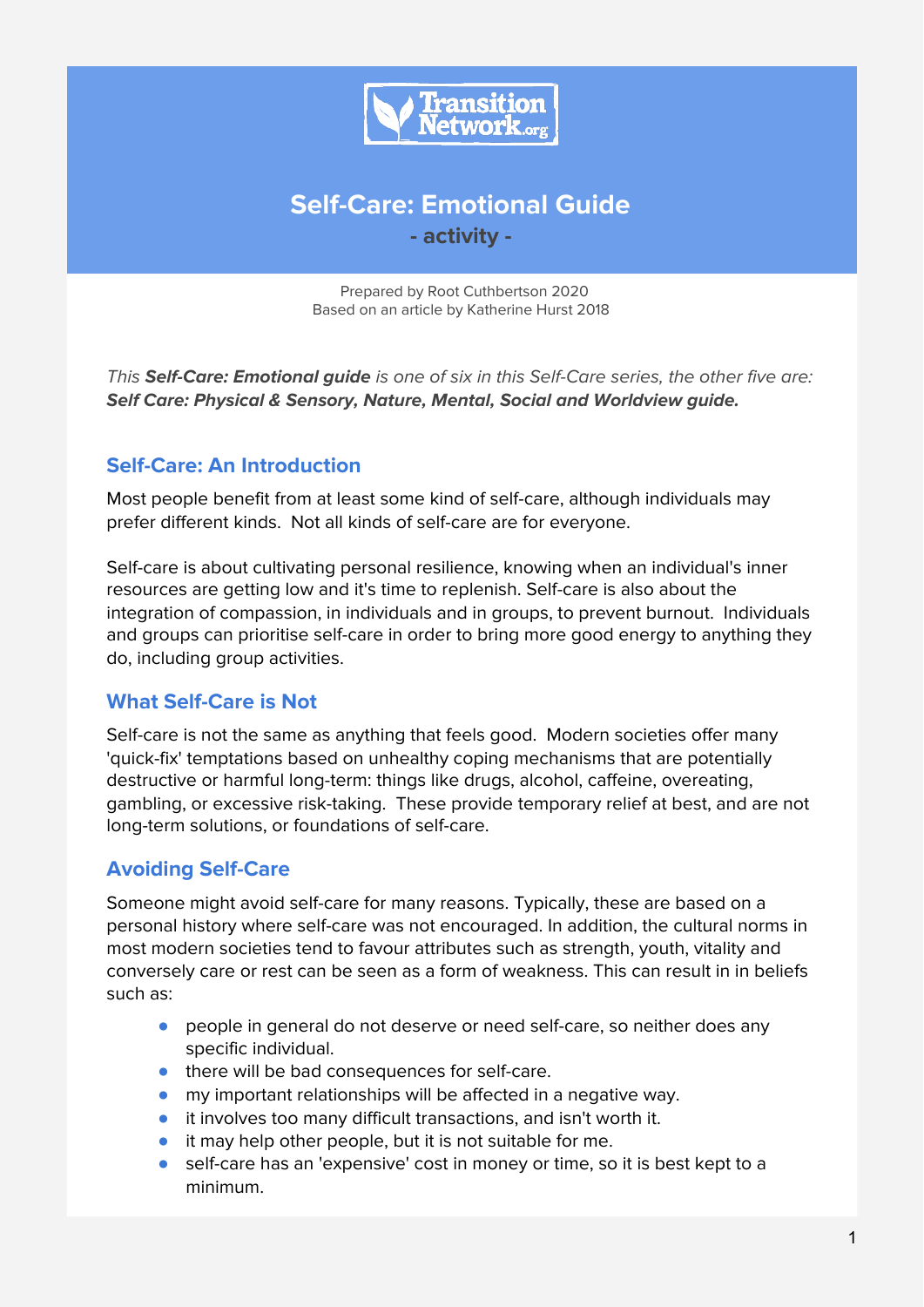**Self-care practices are good for us! Exercise, creativity, rest, touch, social connection, time in nature (to name some examples) have long-term benefits on all levels: physically, emotionally, mentally, socially, and for worldview.**

#### **Self-Care: Emotional**

Ideally, an Inner Transition will involve reframing human emotions and emotional self-care. This is a larger topic covered in a number of separate Inner Transition guides. While the forms that emotional self-care practices take may vary across cultures, normalising emotions is an important first step for any Inner Transition process.

Emotional self-care practices can help individuals increase empathy, both for themselves and for others (see **Empathy & Compassion guide**), which researcher Brené Brown links to a number of benefits. Individuals can learn to respond to emotions, rather than react to them; approaching emotions as common human experiences, recognising that they exist, naming them, allowing them to arise, express, and diminish. Emotional hygiene, a concept credited to the Dalai Lama, suggests that regularly releasing difficult emotions can prevent them from becoming toxic. The practices mentioned here are only a beginning: emotional self-care can involve many more.

**A note about preventing harm to self, others, and damage to property.** Some of the self-care practices mentioned here may involve strong emotions like anger, grief, or fear. Engaging with these emotions may involve activities which increase an individual's sense of risk, or involve actual risk of harm. Please aim to prevent harm by only engaging with potentially harmful activities up to a certain point: your own 'growthful' edge. Please have an awareness that beyond a certain point, continuing with such activities may become harmful to yourself, others, or damaging to property.

### **Self-Care Benefits: Emotional**

- **increased self-esteem** quieting inner critics and self-doubts, reducing negative self-talk.
- **increased emotional literacy** naming emotions as they arise.
- **increased empathy** caring and thus acting in a good way.
- **good emotional hygiene** preventing toxicity, numbing, dissociation, or burnout.

# **Activities**

1+ minutes to **smile at yourself** in the mirror. This simple practice can boost self-esteem, contradict negative self-talk, and activate mirror neurons which can cause a positive cascade effect, leading to more smiling and happiness. Children smile about 20 times more each day than adults; what if you smiled more?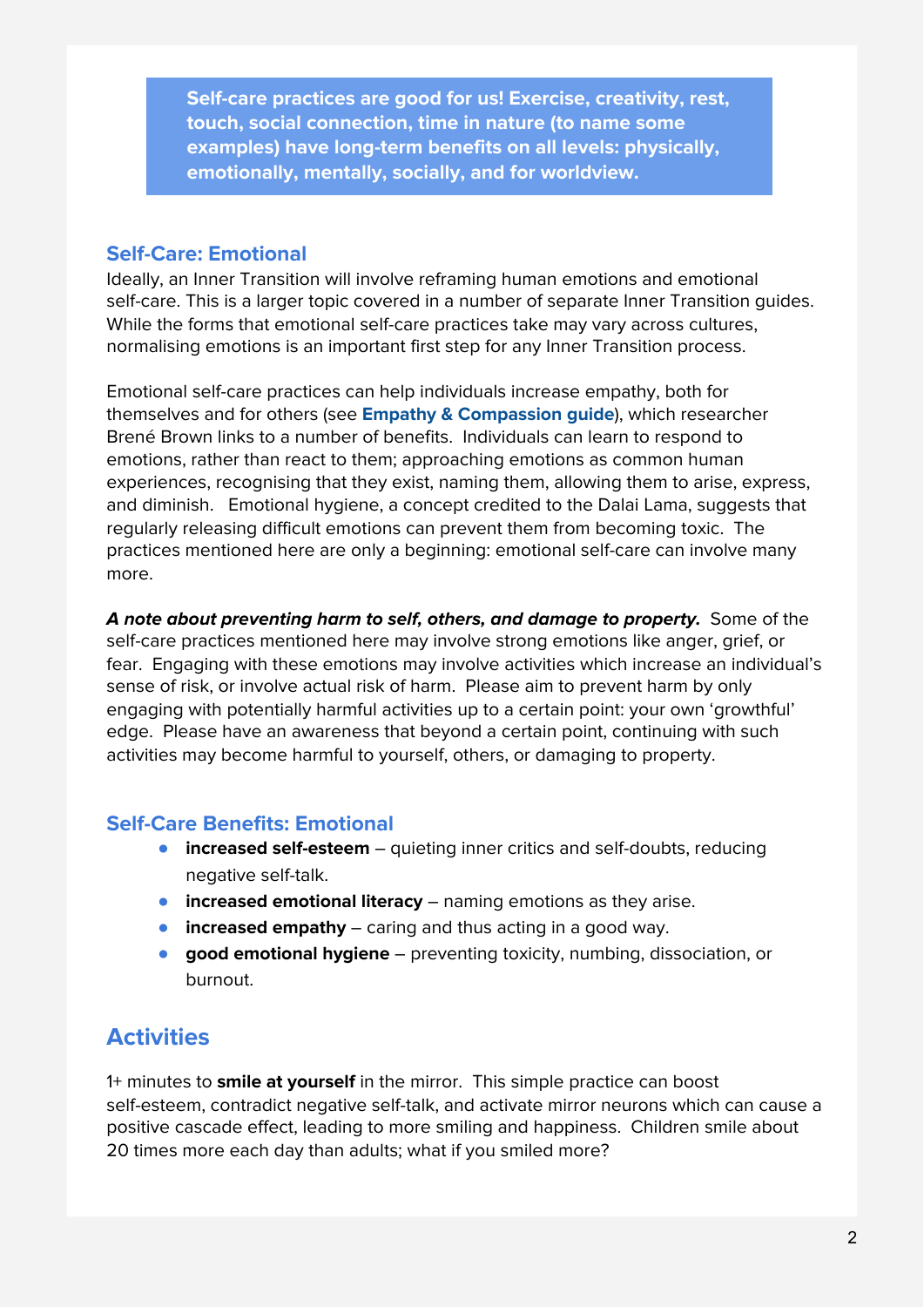5+ minutes to **sing along** with a song that helps you connect with your emotions. Allow yourself to fully express the song's emotions: playful, sad, angry, suggestive, empowering, etc. Bonus: share the sing-along with a friend or two who relates to the song as much as you do.

8+ minutes to give yourself messages that **enhance your self-esteem** and contradict negative self-talk. Try reminders on your phone, or written notes in your room that say things like: you are worthy, beautiful, deserving, capable, confident, lovable, etc. Be sensitive in your approach to emotions like remorse, regret, or unforgiveability. Bonus: ask a few close friends to help by sending you reminders.

8+ minutes to make a **list of emotions** to increase your emotional literacy. Put it where you'll see it often, like in your kitchen or bathroom. Can you come up with new emotions? or combinations of emotions?

10+ minutes to **laugh out loud**, either from old memories, funny videos, or simply as an exercise. Laughter also has physical and mental benefits, relating to the production of catecholamines and endorphins. Bonus challenge: try laughing out loud, for no reason, for 10 minutes.

20+ minutes for **moving anger**, with an awareness of preventing harm. Try pulling weeds, splitting wood, beating a rug, dancing your rage, screaming into a pillow, smashing junk, punching a punching bag, or other physical activities. Anger is a normal and common emotion that can find a positive outlet in physical movement. Expressing anger in a good way is beneficial for emotional hygiene.

30+ minutes to **do something fun** you haven't done in a long time, with an awareness of preventing harm. Try an activity from your youth or childhood that brings back positive memories, and allow any emotions that may arise: gleeful, surprising, or bittersweet. Bonus: share your fun with someone younger.

30+ minutes for **grief-tending**, weekly or monthly. A regular grief-tending practice is beneficial for emotional hygiene, releasing emotions that can become toxic if they get stuck and build up. Grief can relate to any kind of loss, not only the deaths of loved ones. There are no prescribed shapes grief must take: it can be loud or quiet, big or small, individual or collective. Try whatever allows your tears to flow, with an awareness of preventing harm.

60+ minutes to seek **emotional support**. This could be through a friend or family member you know well and trust and/or if you have available resources, you could try one or more sessions with a good counselor, coach, mentor or therapist. Sometimes there are also free counselling services in your area, so ask around to see if they exist.

1+ days to renew your **sense of adventure**. With some guidance to prevent harm, adventures can empower you to take appropriate risks and face uncertainties. Try something that engages your curiosity and takes you to the edge of your comfort zone. Overcoming the challenges of an adventure can increase self-esteem, sense of identity, gratitude, and appreciation.